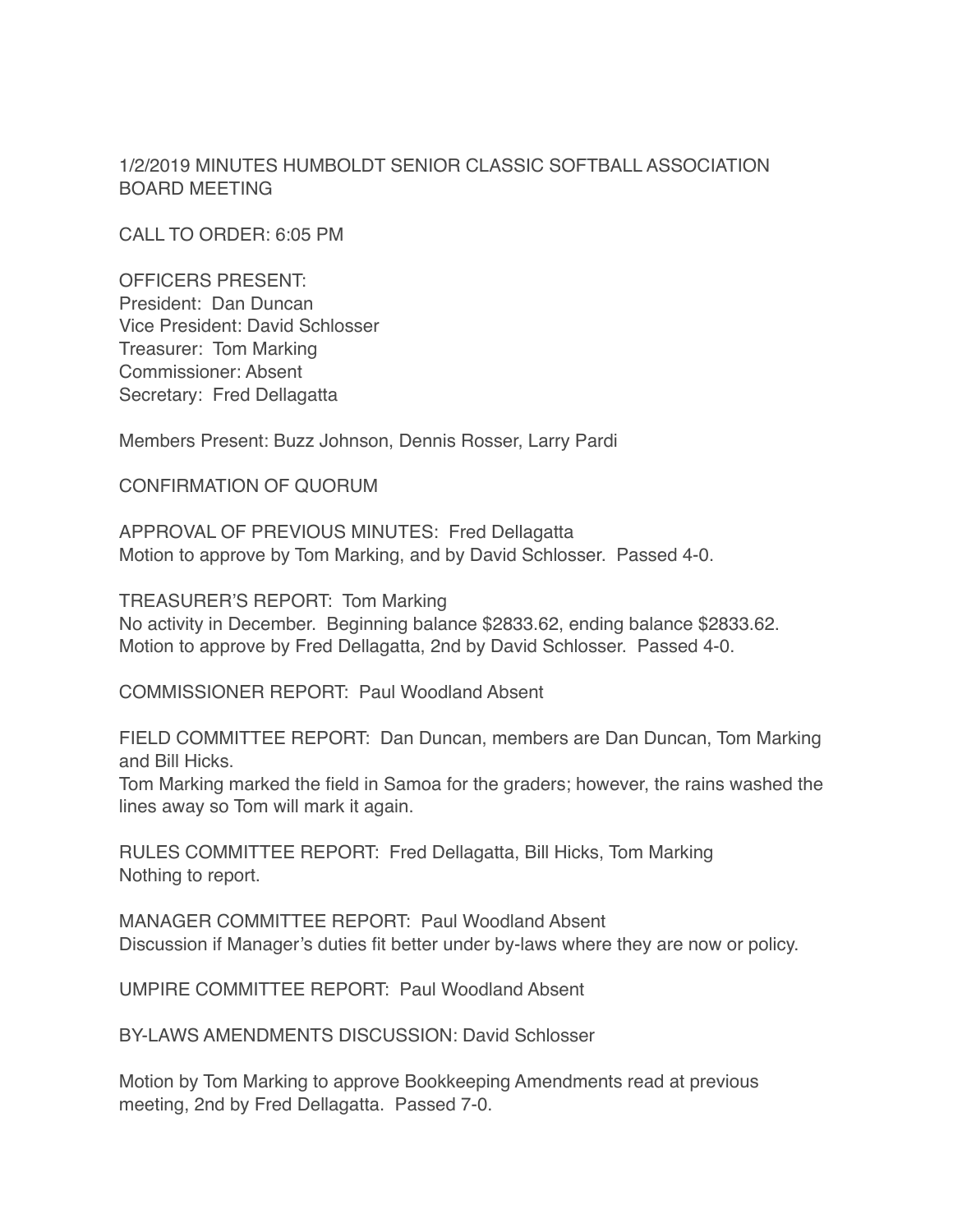#### Bookkeeping Amendments **Section 1. Composition:**

The governing and management of the Association, except as otherwise provided in this Constitution or these Bylaws, shall be vested in and controlled by a Board of Directors *(Board)* composed of five officers: President, Vice President, Secretary, Treasurer and Commissioner.

*In conjunction with the above, all references to "Board of Directors" will be changed to "Board".*

### *Section 8. Duties of the Treasurer:*

e) Cooperate fully in an annual audit of accounts by a committee appointed by the Board of Directors.

# **Section 2. Election, Appointment, Term of Office:**

- All Association officers shall be elected from the official Association membership for one- year terms during the December meeting.
- The President shall appoint a nominating committee prior to the December meeting to select one candidate for each office to be filled. Nominations from the floor shall be put to vote if accepted by the nominees. Should there be no nominations from the floor, the slate presented by the nominating committee may be adopted by acclamation. Should nominations from the floor be accepted, those remaining unopposed candidates should be voted upon as a slate and those candidates running opposed shall be voted upon separately. Election to office shall require a plurality *majority* vote of the attending Association members and the term of office shall begin upon election *at the close of the meeting*.

# **Section 3. Vacancy:**

*(a) A vacancy may occur by resignation, removal from office as per Section 10 or after missing three consecutive meetings without excuse . \*\*\**

# **Section 5. Duties of the President:**

c) Sign all official Association documents and countersign approve all financial disbursements issued on behalf of the Association.

d) Establish standing, ad hoc or special committees*, with the approval of the Board, and appoint the committee Chairs,* to accomplish the business affairs and achieve the objectives of the Association.

## *f) In conjunction with the Secretary prepare an agenda listing all action items for each meeting.*

## **ARTICLE IV FINANCES**

### **Section 1. Bank Accounts:**

c) Numbered checks shall be used for all expenditures, signed by the Treasurer and cosigned by the President or Vice President in the President's absence, and filed for audit.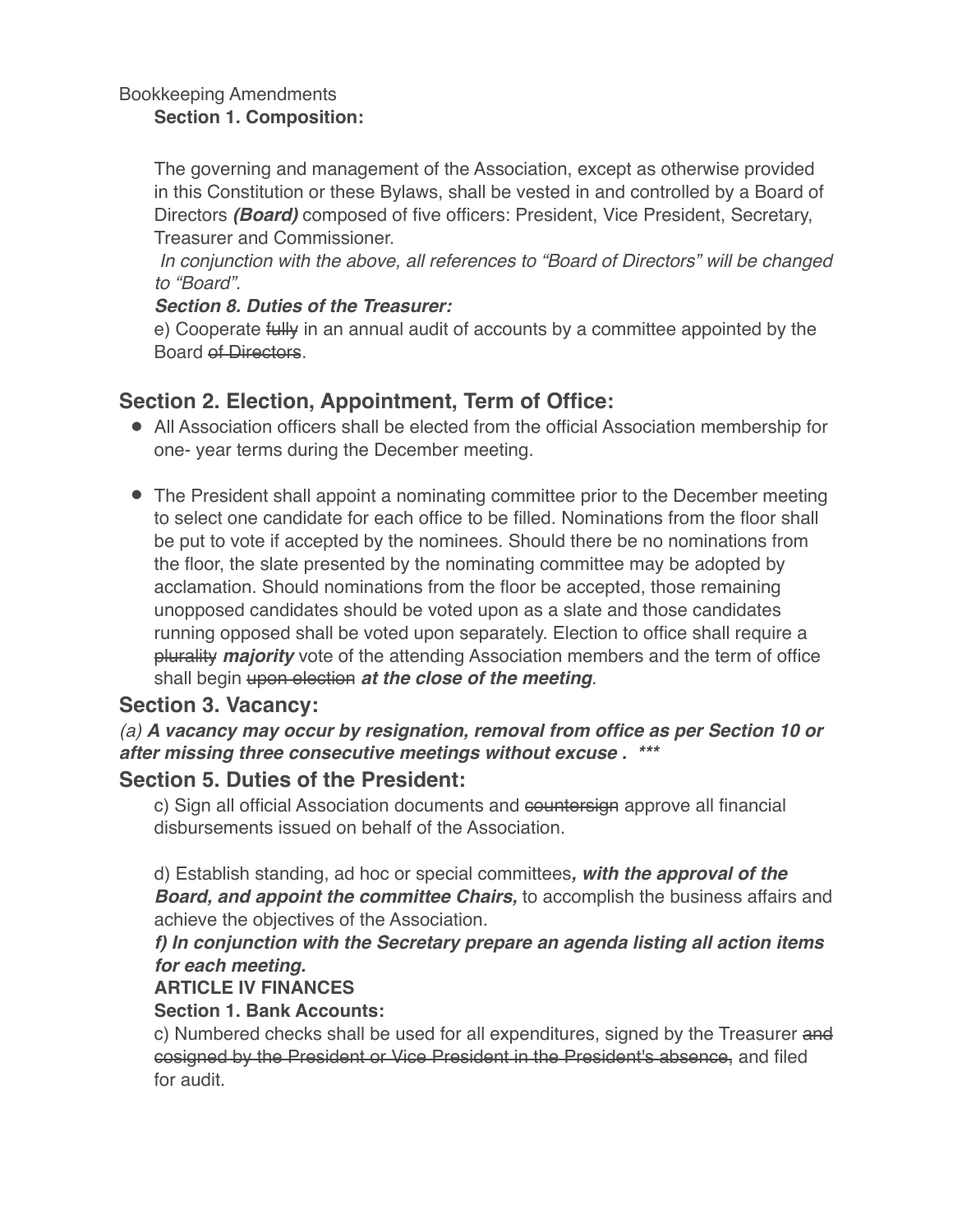Motion by Tom Marking to approve the significant but minor amendment covering the duties of the secretary and the amendment covering the duties of the commissioner, both of which were read at the previous meeting, 2nd by Fred Dellagatta. Passed 7-0.

Significant but minor Amendments

# **Section 7. Duties of the Secretary:**

d) Maintain up-to-date League team rosters and season schedules. *(Move this to Commissioner)*

# **Section 9. Duties of the Commissioner:**

### **d) Maintain up-to-date League team rosters and season schedules**

Entered into the record the official reading of Article III and Article VI with final changes as follows.

Complex Amendments

### **ARTICLE III**

## **REGULAR, GENERAL AND SPECIAL MEETINGS**

### **Section 1. Regular Association Meetings:**

● b) Quorum for a regular meeting shall be four *five* members, two *three* of whom must be Association officers. If a quorum is not present, the meeting shall be adjourned and no Association business transacted. Voting shall be by voice, show of hands or ballot. Proxy votes are not permitted.

e) Attendance at regular Association meetings is open to the official Association membership as defined in the Constitution, Article I, Section 2 (a). With the exception of the election of officers and/or amendment of the Constitution and Bylaws, only the Board of Directors may vote at regular Association meetings. *For rule changes, managers are allowed to vote as well.*

f)*Voting: Approval shall require an absolute majority vote of the entire board. Those items that other members may vote on require a majority of those voting. Items impacting the Association (ie playing rules, fees, schedules, etc) are subject to ratification by the Association at a General Meeting prior to the start of the season, as per Article III, Section 2(d). \*\**

### **ARTICLE VI**

#### **AMENDMENTS** *and RULE CHANGES*

Proposals to amend, add to, or repeal any portion of these Bylaws *or to change a*